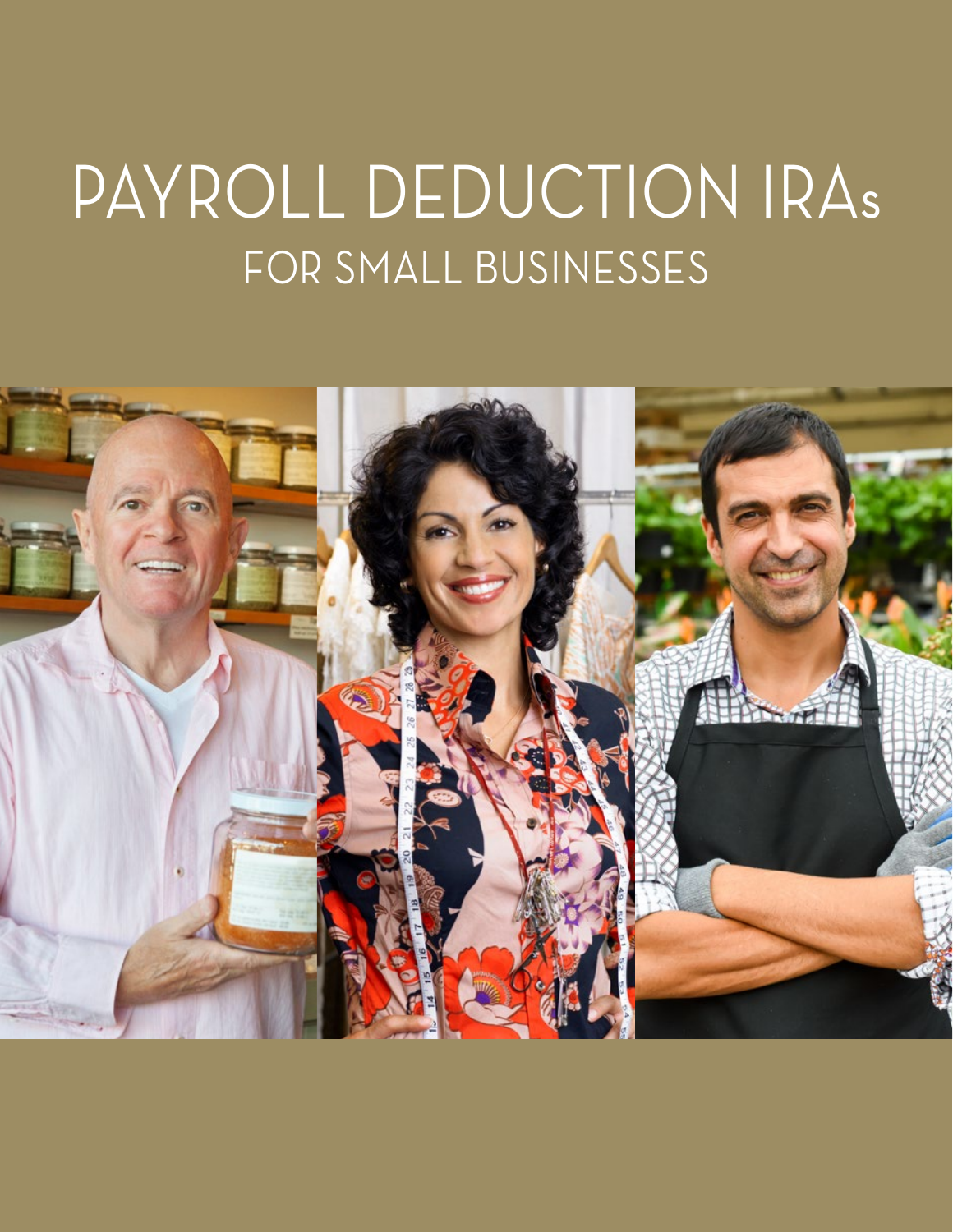*Payroll Deduction IRAs for Small Businesses* is a joint project of the U.S. Department of Labor's Employee Benefits Security Administration (EBSA) and the Internal Revenue Service.

To view this and other EBSA publications, visit the agency's website at: [dol.gov/agencies/ebsa](http://dol.gov/agencies/ebsa).

To order publications or speak with a benefits advisor, contact EBSA electronically at: [askebsa.dol.gov](https://www.dol.gov/agencies/ebsa/about-ebsa/ask-a-question/ask-ebsa).

Or call toll free: 866–444–3272

This material will be made available in alternative format to persons with disabilities upon request: Voice phone: (202) 693–8664 TTY: (202) 501–3911

This booklet constitutes a small entity compliance guide for purposes of the Small Business Regulatory Enforcement Fairness Act of 1996.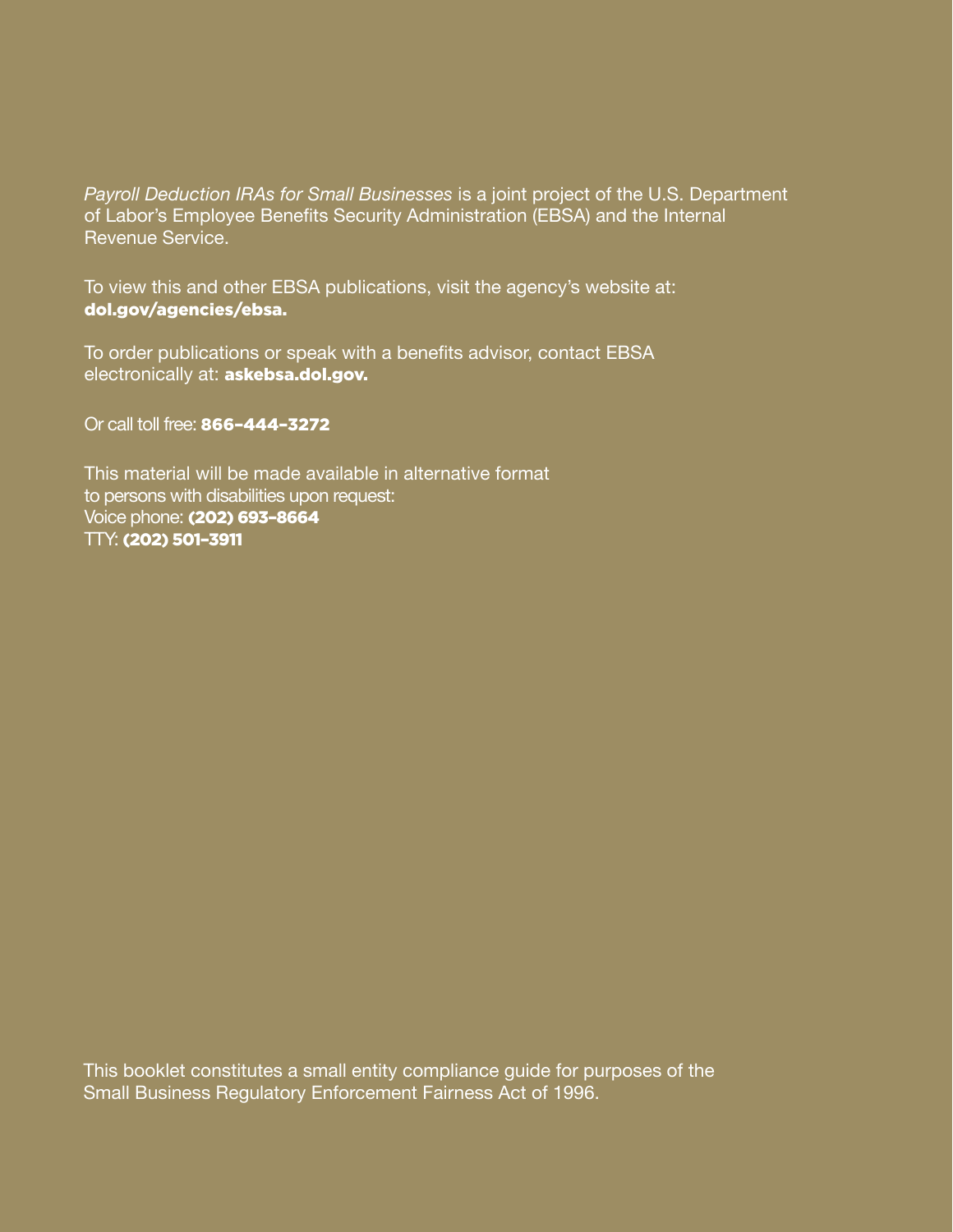

# Want to help your employees save for retirement but don't want the responsibility of an employee benefit plan? Think about a payroll deduction IRA program.

A payroll deduction individual retirement account (IRA) is an easy way for businesses to give employees an opportunity to save for retirement. The employer sets up the payroll deduction IRA program with a bank, insurance company, or other financial institution, and then the employees choose whether to participate. Employees decide how much they want deducted from their paychecks and deposited into the IRA. They may also have a choice of investments, depending on the IRA provider.

Many people not covered by an employer retirement plan could save through an IRA, but don't. A payroll deduction IRA at work can simplify the process and encourage employees to get started.

Under Federal law, individuals saving in a traditional IRA may be able to receive some tax advantages on the money they contribute, and the earnings on the contributions are tax-deferred. For individuals saving in a Roth IRA, contributions are after-tax and the earnings are tax-free.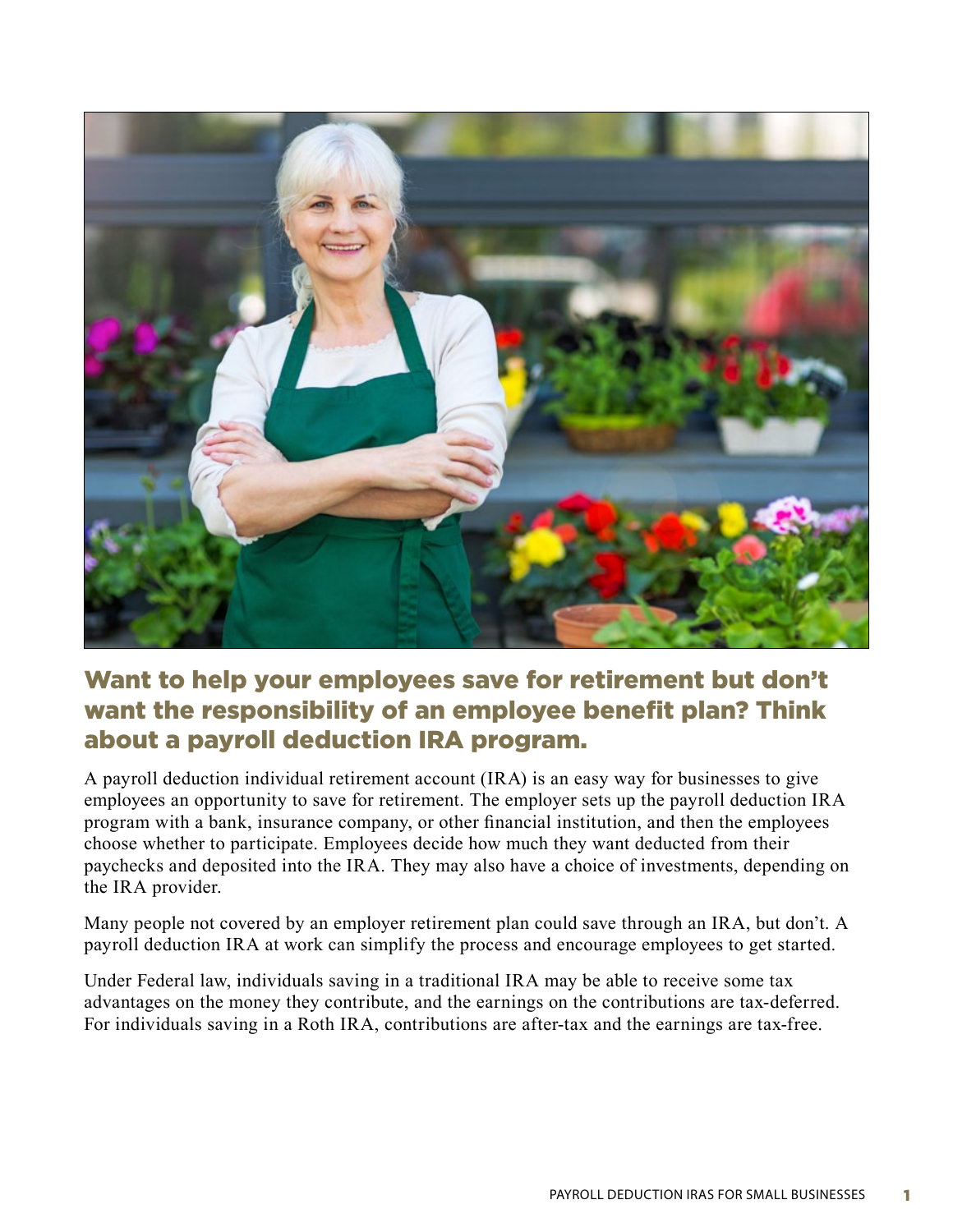Advantages of a payroll deduction IRA:

- Simple for employees to set up an IRA.
- $\blacksquare$  Employees make all of the contributions. There are no employer contributions.
- $\blacksquare$  Many employees find smaller, regular contributions a more manageable way to save.
- $\blacksquare$  Low administrative costs.
- $\blacksquare$  No filings with the government to establish the program or any annual reports.
- No minimum number of employees required.
- Program will not be considered an employer retirement plan subject to Federal reporting and fiduciary responsibility requirements as long as the employer keeps its involvement to a minimum.
- $\blacksquare$  May help attract and retain quality employees.

This booklet provides an overview of payroll deduction IRA programs and is not a legal interpretation.

# Establishing a Payroll Deduction IRA

A payroll deduction IRA program is easy to set up and operate.

You, the employer, set up the payroll deduction IRA program with a financial institution, such as a bank or insurance company. Your employee opens either a traditional or a Roth IRA account (based on their eligibility and personal choice) with the financial institution and authorizes the payroll deductions. You withhold the payroll deduction amounts that the employee has authorized and promptly transmit the funds to the financial institution. After doing so, the employee and the financial institution are responsible for the amounts contributed.

As long as you keep your involvement to a minimum, the program will not be treated as an employer retirement plan under Federal law, and you will not be subject to the requirements for such plans, including annual filings with the government.

In setting up a program, you can limit the number of IRA providers to which you will remit contributions. You can designate as few as one IRA provider to receive contributions.

However, you must disclose any limits or costs associated with an employee's ability to transfer contributions to another IRA provider before the employee begins to participate in the program.

You need to remain neutral about the IRA provider. You cannot negotiate with an IRA provider to obtain special terms for your employees, exercise any influence over the investments the IRA provider makes or permits, or receive any compensation in connection with the IRA program except reimbursement for the actual cost of forwarding the payroll deductions.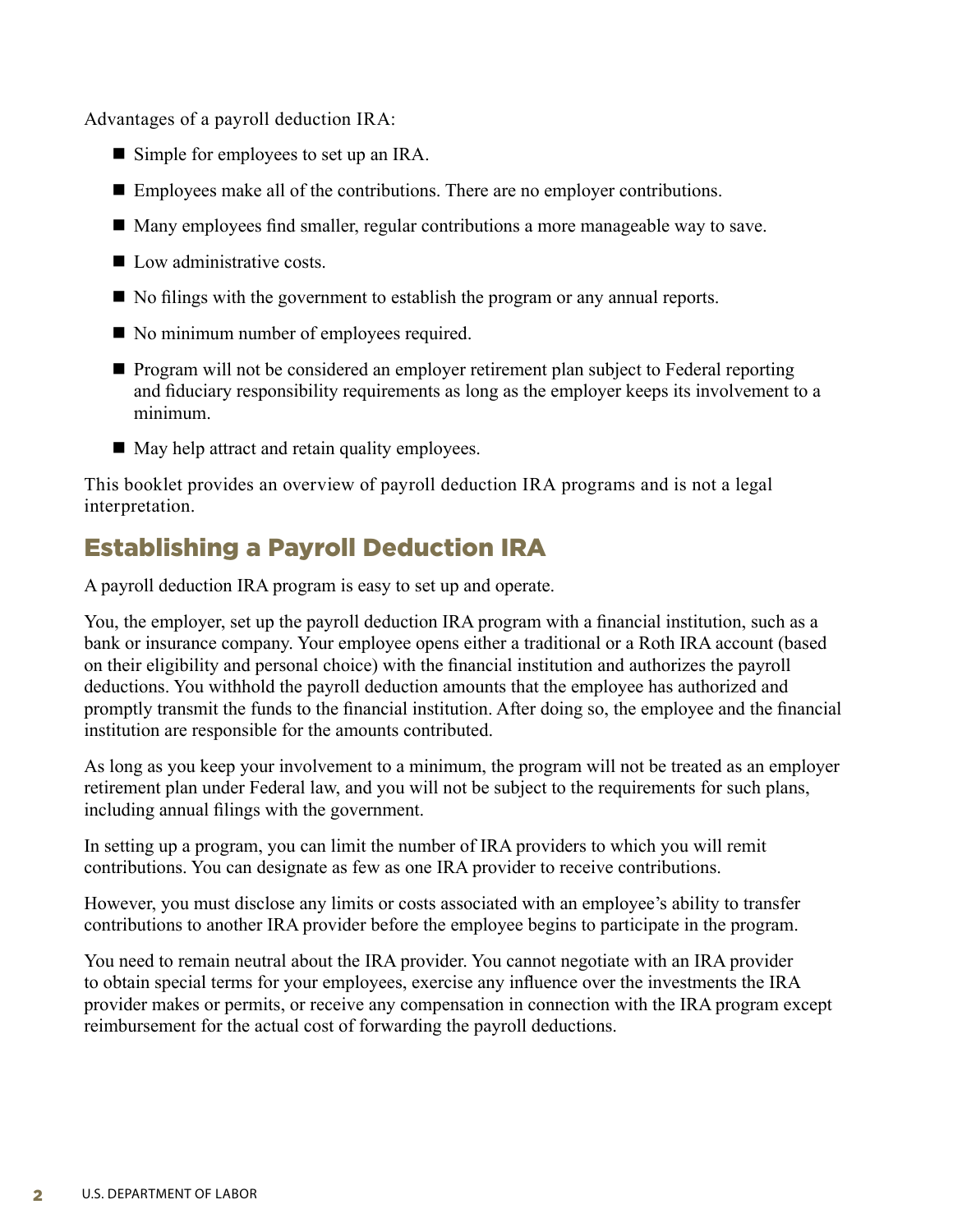

You can:

- Encourage your employees to save for retirement by providing general information about the payroll deduction IRA program and other educational materials that explain why it is important to save, including the advantages of contributing to an IRA;
- Answer employees' questions about the payroll deduction program and refer inquiries to the IRA provider; and
- Provide informational materials written by the IRA provider, as long as the materials do not suggest you endorse them.

However, you should make clear that your involvement in the program is limited to collecting employee contributions and promptly sending them to the IRA provider.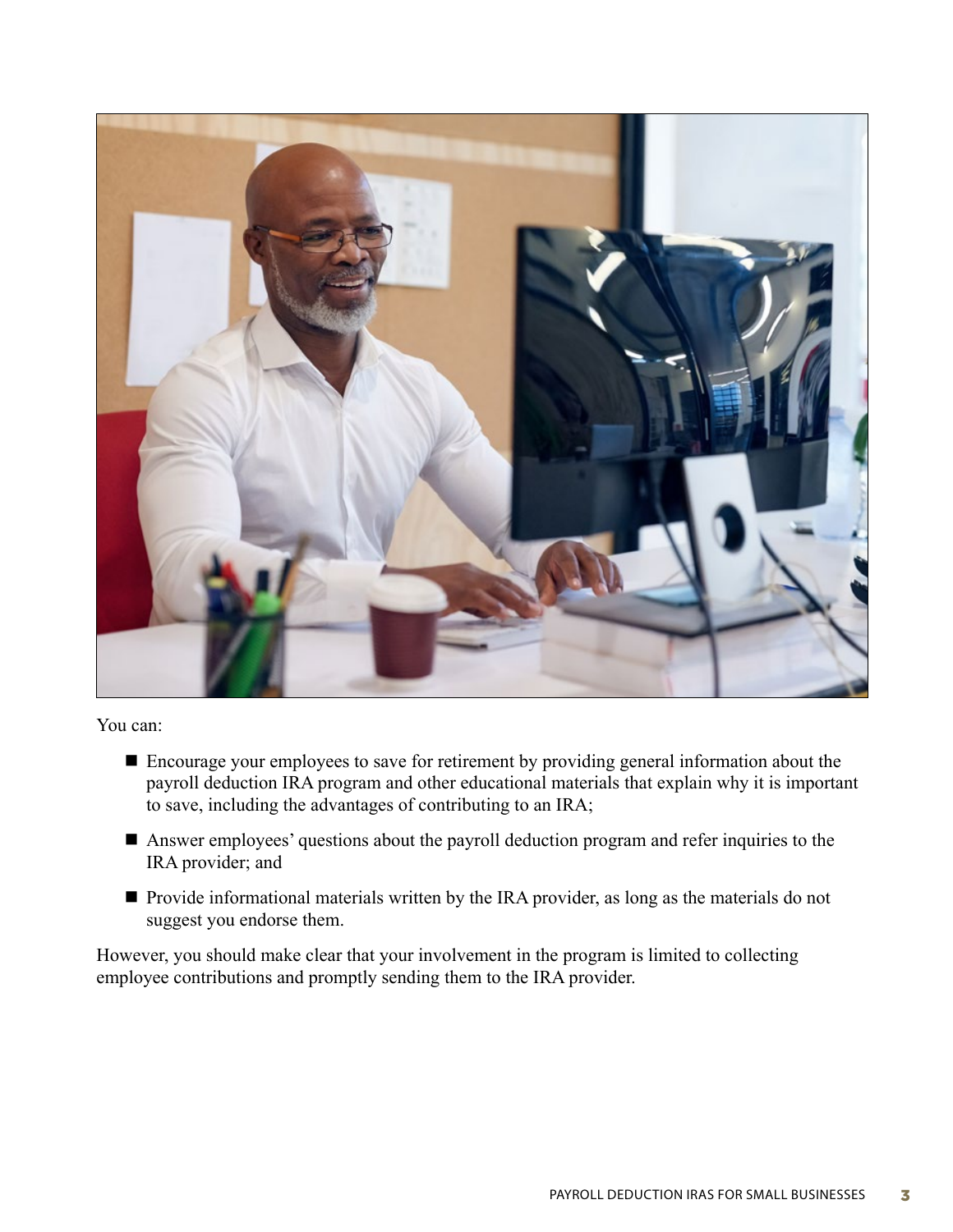## Operating a Payroll Deduction IRA

Generally, any employee who performs services for the business (or "employer") can be eligible to participate. The decision to participate is up to the employee and an IRA may not be appropriate for everyone. The employees should understand that they have the same opportunity to contribute to an IRA outside the payroll deduction program and that you are not providing any additional benefit to employees who participate.

Each employee determines the amount deducted for contribution to an IRA. Employees are always 100 percent vested in (own) all of the funds in their IRAs.

Participant loans are prohibited. Employees can withdraw money any time, but withdrawals are subject to income taxes (except for certain distributions from nondeductible IRAs and Roth IRAs). If the employee is under age 59½, there may also be a 10 percent additional tax.

Employees' contributions are limited to \$5,500 for 2018 and \$6,000 for 2019 (see [irs.gov/retirement](http://irs.gov/retirement) for annual updates). Additional "catch-up" contributions are permitted for employees age 50 or over. This special catch-up amount is limited to \$1,000 per year.



The employees control where their money is invested and they also bear the investment risk. The financial institution holding the IRA invests the funds. An employee may move the IRA assets from one IRA provider to another. You should make your employee aware that you don't guarantee or promise any rate of return. The employer is merely acting as a conduit.

Your costs are low because the program is not subject to the government filing, administrative, and fiduciary requirements for employer retirement plans, such as 401(k) plans.

You may pay fees charged by the IRA provider for services connected with establishing and operating the payroll deduction process. You may pay your own internal costs (such as bookkeeping and overhead) for setting up and operating the program. However, the employee must pay the fees related to setting up and maintaining the IRA.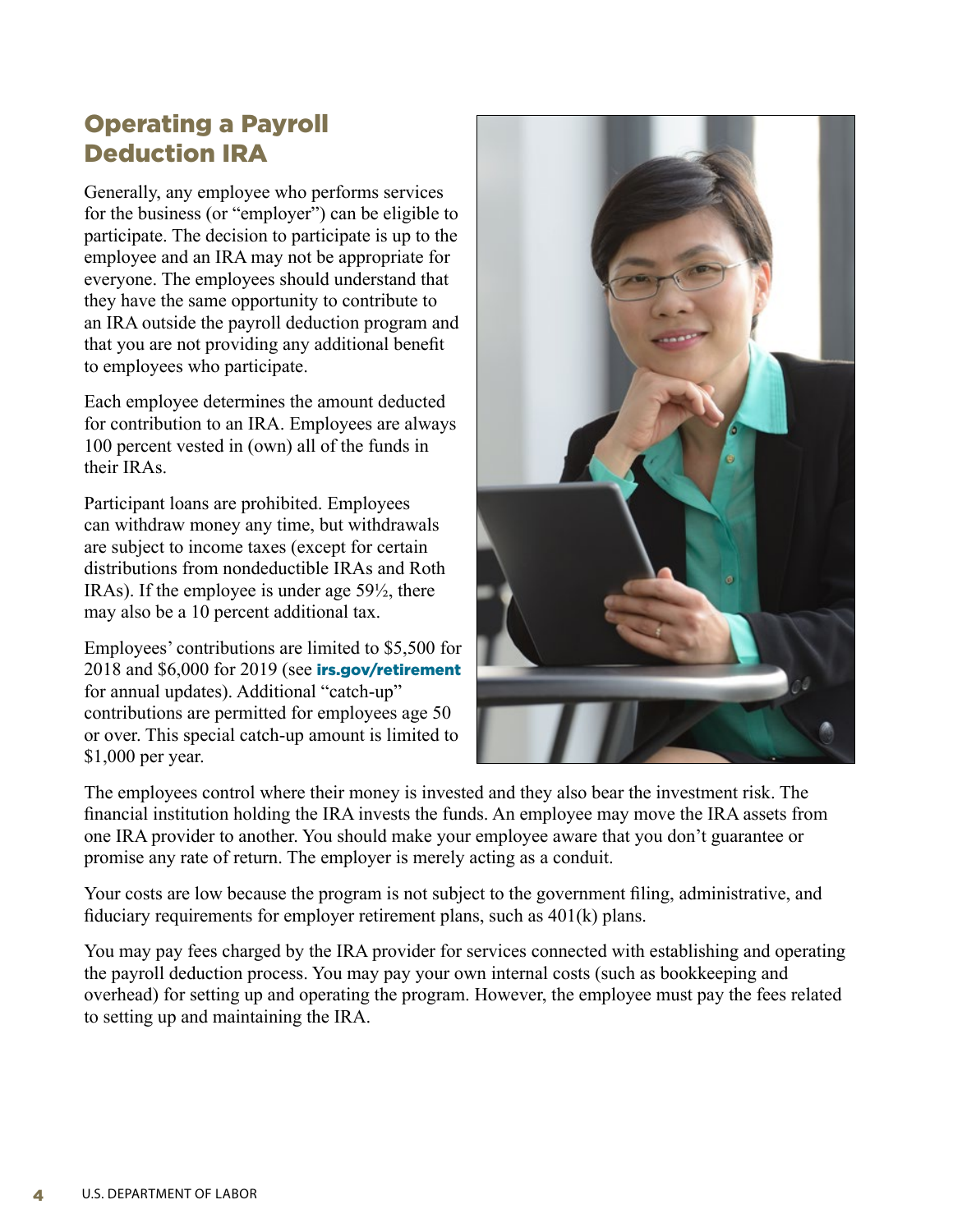## Terminating a Payroll Deduction IRA

A payroll deduction IRA program can be terminated at any time. If you decide that a payroll deduction IRA program no longer suits your business needs, you simply notify the payroll department and your employees that you're terminating the program. You may need to notify the IRA provider(s) that you will no longer be making deposits. You don't need to give any notice to the IRS. Although your involvement will end, the employees can continue to save through their IRAs working directly with the IRA provider.

## Resources

To find this publication and more information on retirement plans, visit:

#### *The U.S. Department of Labor's Employee Benefits Security Administration*

Main site: **[dol.gov/agencies/ebsa](http://dol.gov/agencies/ebsa)** 

Information for small businesses: [dol.gov/agencies/ebsa/employers-and-advisers/small-business](http://dol.gov/agencies/ebsa/employers-and-advisers/small-business) Retirement saving information for employers and employees: **[savingmatters.dol.gov](http://savingmatters.dol.gov)** 

#### *Internal Revenue Service*

Main site: *[irs.gov/retirement](http://irs.gov/retirement)* Guidance for maintaining your payroll deduction IRA program: **[irs.gov/retirement-plans/plan](http://irs.gov/retirement-plans/plan-sponsor/small-business-retirement-plan-resources)**sponsor/small-business-retirement-plan-resources

#### In addition, the following jointly developed publications are available on the DOL and IRS websites or can be ordered electronically at [askebsa.dol.gov](https://www.dol.gov/agencies/ebsa/about-ebsa/ask-a-question/ask-ebsa) or by calling toll-free: 866-444-3272.

- *Choosing a Retirement Solution for Your Small Business*, Publication 3998, provides an overview of retirement options available to small businesses.
- *SEP Retirement Plans for Small Businesses*, Publication 4333, describes a low-cost retirement savings option for small businesses.
- *SIMPLE IRA Plans for Small Businesses*, Publication 4334, describes a type of retirement plan designed especially for small businesses.
- *Profit Sharing Plans for Small Businesses*, Publication 4806, describes a flexible option for businesses to help employees save for retirement.
- 401(k) Plans for Small Businesses, Publication 4222, provides detailed information about the establishment and operation of a 401(k) plan.
- *Adding Automatic Enrollment to Your 401(k) Plan*, Publication 4721, explains how to add automatic enrollment to your existing 401(k) plan.
- *Automatic Enrollment 401(k) Plans for Small Businesses*, Publication 4674, explains a type of 401(k) plan that allows small businesses to increase plan participation.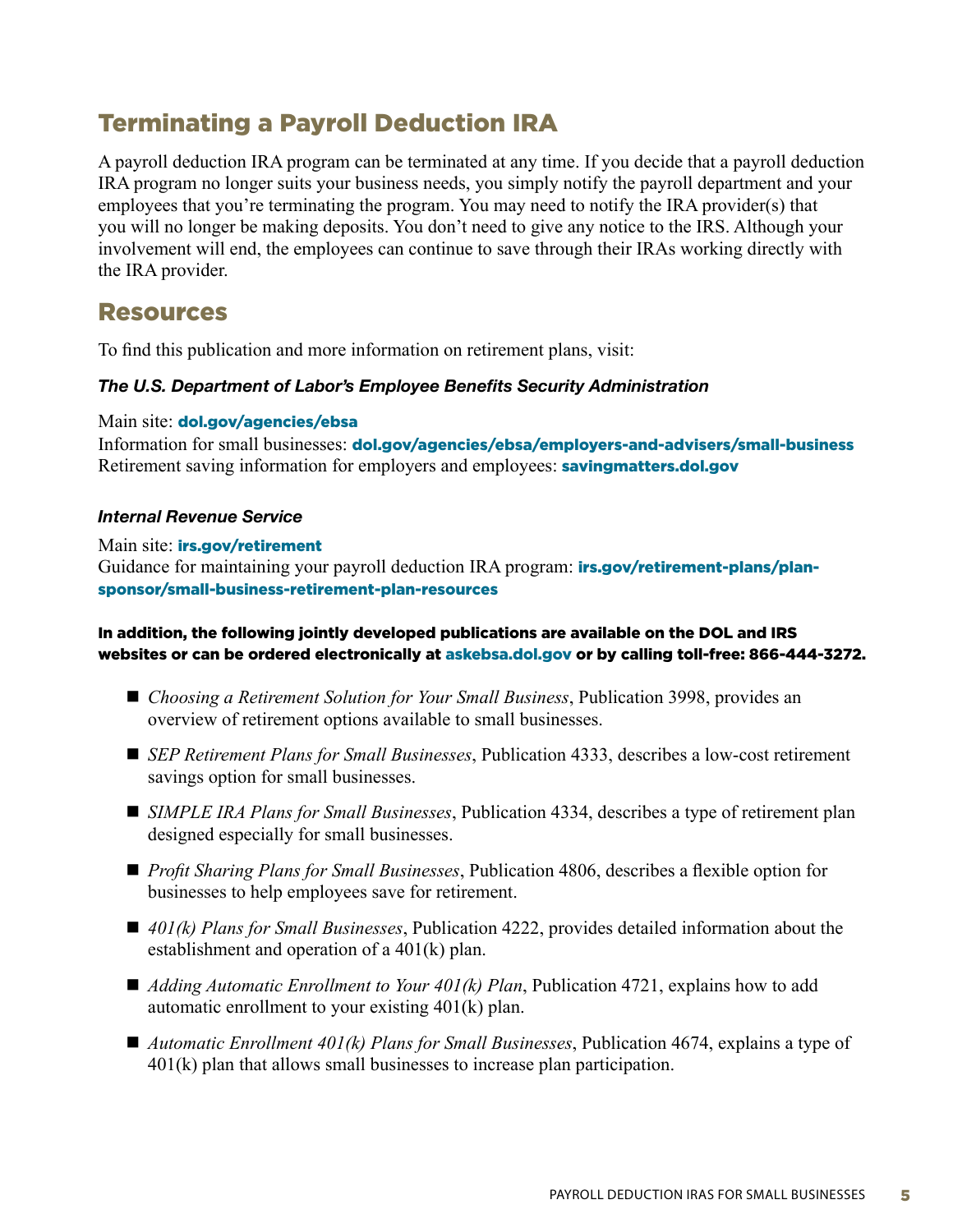#### *For business owners with a plan*

■ *Retirement Plan Correction Programs*, Publication 4224, briefly describes the IRS and DOL voluntary correction programs.

## Related materials available from DOL

DOL sponsors an interactive website – the Small Business Retirement Savings Advisor, available at [webapps.dol.gov/elaws/ebsaplan.htm](http://webapps.dol.gov/elaws/ebsaplan.htm)  $-$  that encourages small business owners to choose the appropriate retirement plan for their businesses and provides resources on maintaining plans.

#### *For employees*

- *Savings Fitness: A Guide to Your Money and Your Financial Future* (also in Spanish)
- *Taking the Mystery Out of Retirement Planning* (also in Spanish)
- *Top 10 Ways to Prepare for Retirement* (also in Spanish)
- *Women and Retirement Savings* (also in Spanish)

To view these publications, go to **[savingmatters.dol.gov](http://savingmatters.dol.gov)**. To order publications or request assistance from a benefits advisor, contact EBSA at **[askebsa.dol.gov](https://www.dol.gov/agencies/ebsa/about-ebsa/ask-a-question/ask-ebsa)** or by calling toll free 866-444-3272.

### Related materials available from the IRS

#### *Publications*

- *Choose a Retirement Plan for Employees of Tax Exempt and Government Entities*, Publication 4484
- *Contributions to Individual Retirement Arrangements (IRAs)*, Publication 590-A
- *Distributions from Individual Retirement Arrangements (IRAs)*, Publication 590-B
- *Lots of Benefits*, Publication 4118 (also in Spanish, Vietnamese, Korean, Chinese and Russian)
- *Retirement Plans for Small Business (SEP, SIMPLE, and Qualified Plans)*, Publication 560

To view these publications, go to **[irs.gov/retirement](http://irs.gov/retirement)** and click on "Forms & Publications."